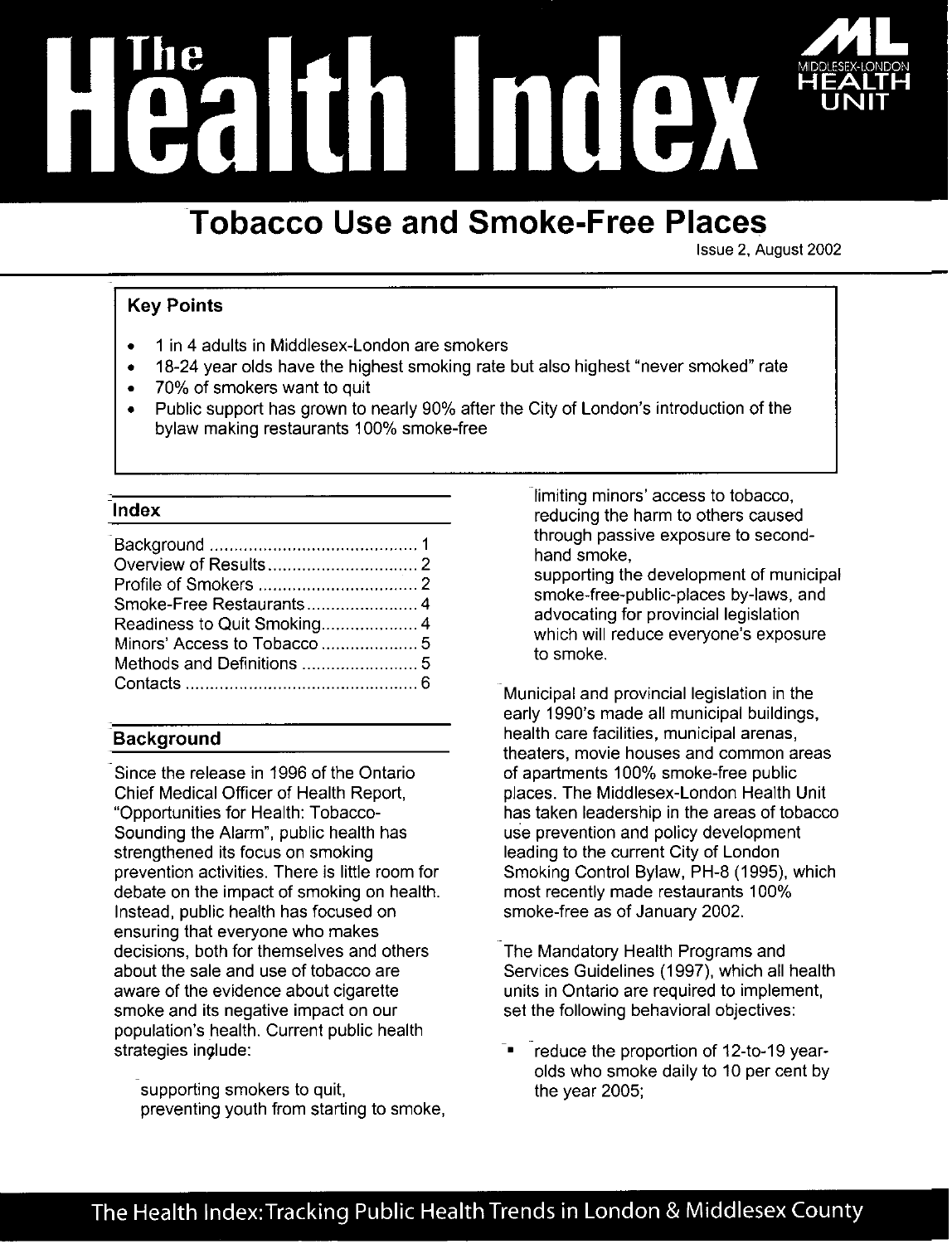- ß reduce the proportion of adult women and men who smoke daily to 15 per cent by the year 2005;
- ß increase the proportion of smoke-free public places and workplaces to 100 per cent by the year 2005;
- reduce tobacco vendor non-compliance with "sale of tobacco to minors legislation" to 10 per cent by the year 2000.

To monitor the impact of by-law development and the use of tobacco, a series of questions was designed for the Rapid Risk Factor Surveillance System (RRFSS). The RRFSS is an ongoing population health survey that collects approximately 100 telephone responses for the Middlesex-London Health Unit area in monthly increments (waves). This system is currently used for population health behaviour surveillance by 21 of the 37 health units in Ontario. Middlesex-London began collecting information in January 2001. Further information on the RRFSS is provided in Methods and Definitions.

# **Overview of Results**

The use of tobacco and exposure to environmental tobacco smoke are key public health issues. In 2001, one out of every four adults in the City of London and County of Middlesex were current smokers. Twenty percent of adults responded that they smoked daily. Although the daily smoking rate appears to have declined slightly since 1996, this population level survey is not able to detect whether this small change is a significant trend. Males are more likely to smoke than females. Those residents in the youngest age groups are more likely to smoke than those in the older age groups. The likelihood of never having smoked is higher among those with post –secondary education.

Despite the fact that approximately 78,650 resident smoke in the London and Middlesex, the vast majority indicated that they would like to quit. Supportive environments that are smoke-free are one way to assist smokers to quit and prevent young people from starting. Nearly 90% of the public support the recent bylaw introduced in the City of London, which makes all restaurants 100% smoke- free. Similarly, nearly four out of every 5 adults think that stores that ignore the law and sell tobacco to minors should no longer be allowed to sell tobacco. The health unit plays the major role in enforcing the provincial legislation (The Tobacco Control Act) that prohibits retailers from selling tobacco products to minors under 19 years of age.

# **Profile of Smokers**

One out of every four residents of the City of London and Middlesex County aged 18 and older smoked in 2001. This means there are approximately 78,650 smokers in the London and Middlesex County area. An estimated 19.9%  $(\pm 2.3)$  of adults smoked every day, and an additional 4.6% (±1.2) were occasional smokers (Figure 1). This represents no significant change in the proportion of adult daily smokers from the 1996/97 rate of 22.3 (±2.3).

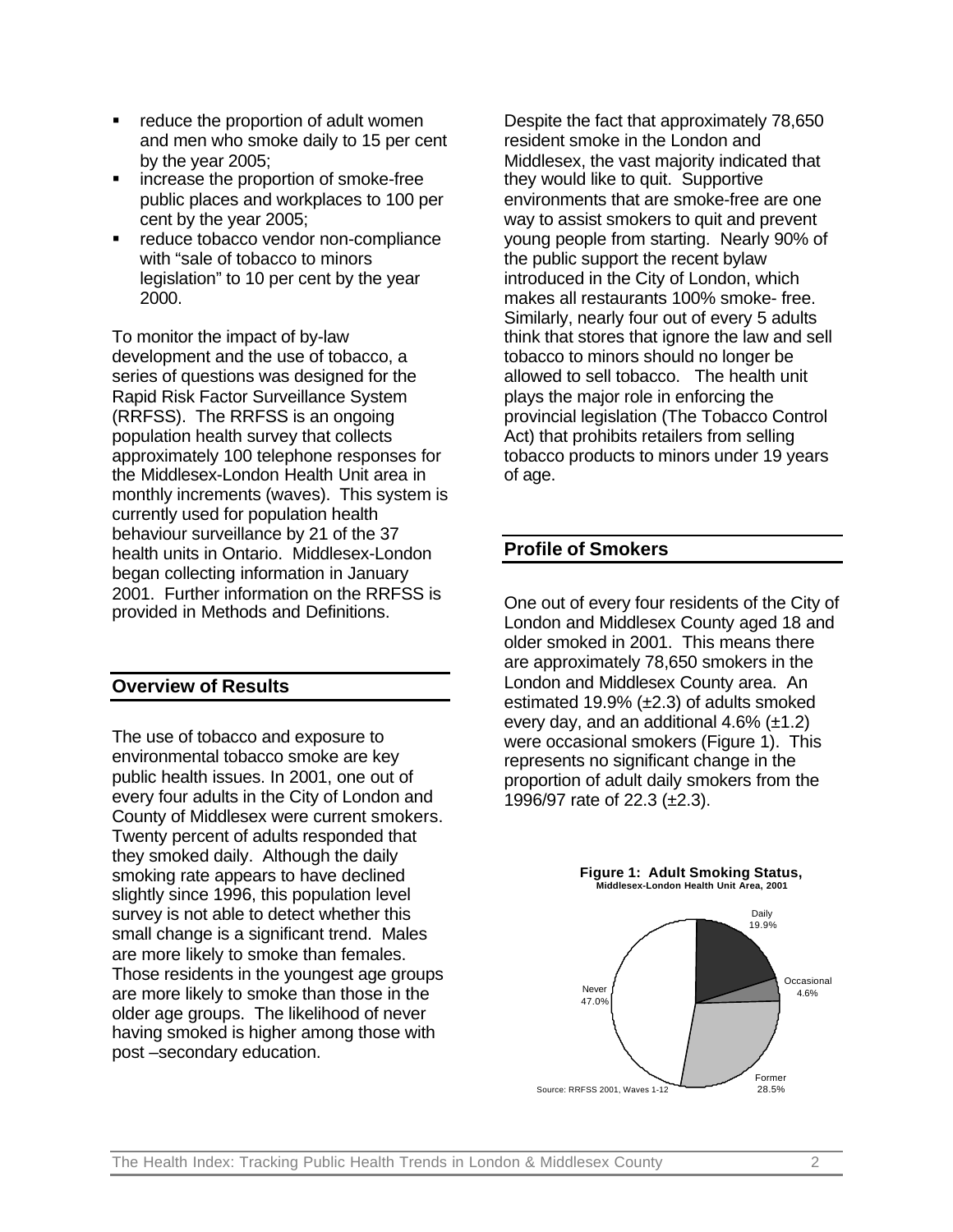Males are more likely to smoke than females. Significantly more males (24%,  $\pm$ 3.5) than females (16.1%,  $\pm$ 2.9) were daily smokers. Over half of females (52.5%, ± 3.9) reported having never smoked. This was significantly higher than males (41.1%,  $±$  4.0) (Figure 2). There has been no significant change overtime from the proportion of males that were daily smokers in 1996/97 (26  $\pm$ 3.7) nor in female daily smokers (18.8 ±2.8).



Smoking rates decreased with age. The rate for daily smokers was highest among the 18-24 year old group  $(26.2\% , \pm 6.1)$  and remained relatively constant in the younger age groups with a steady decline in the older age groups. (Figure 3).



Although current smoking rates were highest in the youngest age groups, the youngest age group also reported the greatest proportion of adults that had never smoked (Figure 4). Since the smoking habit generally begins in the teenage years, those that have never smoked by the time they are 18 are less likely to become daily smokers in later years. This high proportion of "never smoked" may indicate a significant achievement for smoking prevention programs in the past ten years in Middlesex-London and signal a need to continue to support all initiatives which prevent youth from starting to smoke.





The observed differences in the age groups may be related to education levels in the different age groups that live in London and Middlesex County area. A strong relationship exists between education levels and smoking rates. Figure 5 shows that, post-secondary graduates are less likely to be current smokers and more likely to have never smoked.



### **Figure 3: Percentage of Daily Smokers by Age Group Middlesex-London Health Unit Area, 2001**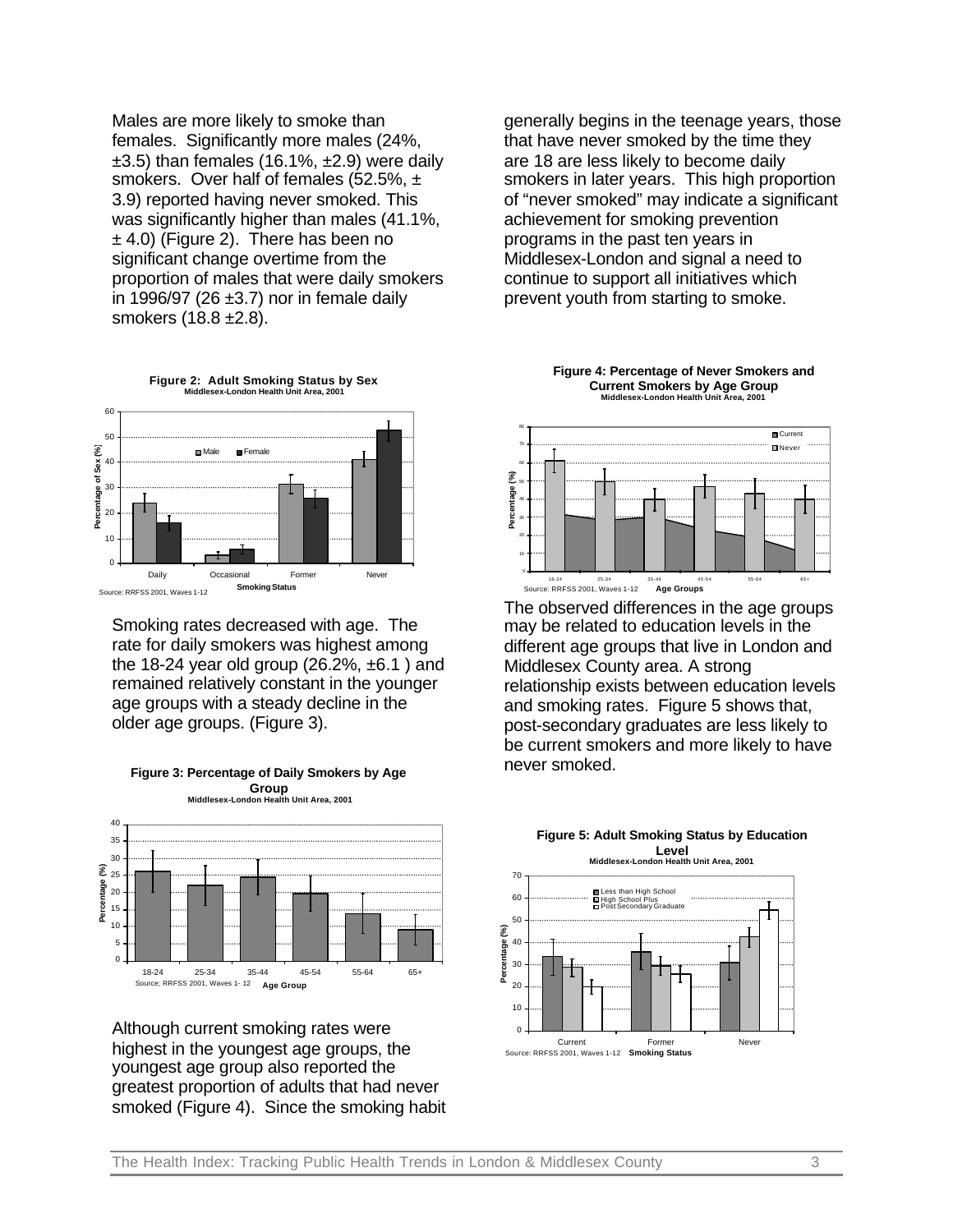Current smoking rates also varied by income levels. Those with household incomes between \$50,000 to \$100,000 had the lowest current smoking rate (18.6%, ±4.4) while those in the lowest income bracket had a significantly higher smoking rate  $(27.3\% \pm 4.3)$ .

# **Smoke-Free Restaurants**

For the eight months prior to the January 2002 introduction of the 100% smoke-free restaurant bylaw in the City of London, respondents were asked about their support for the by-law. Over three quarters of adults in the City of London and Middlesex County area were supportive of the by-law making restaurants smoke-free. The majority of residents were strongly supportive (55.6,  $\pm$ 3.5) and an additional 23.2% ( $\pm$  3.0) were supportive for a total of 78.8% (±2.3). Overall support was similar within all age groups, however the youngest age group was less strongly supportive of smoke-free restaurants (Figure 7).





Public support for the smoke-free restaurant by-law has significantly grown following the introduction of the by-law in 2002. Results from the first four months indicate that 89.6% (±3.0) of adults support the by-law. Moreover, the percentage of the public that strongly supports smoke-free restaurants has increased to 71.3%  $(\pm 4.4)$ , indicating a

shift of nearly 16 percentage points after the introduction of the by-law (Figure 8).

**Figure 8: Support for Smoke-Free Restaurants,** 



Personal use of tobacco is a key factor influencing support for the bylaw making restaurants 100% smoke-free. Results from the first four months of data in 2002 show that the bylaw is supported by  $96.6\%$  ( $\pm 2.7$ ) of those residents that have never smoked, with  $81\%$  ( $\pm$ 5.7) of this group indicating that they strongly support it. Similarly, 91.5% (±4.8) of former smokers support the bylaw, with  $78.3\%$  ( $\pm 7.1$ ) in strong support. A clear majority of current smokers also support the by-law (72.2%, ±9.3) however only 41.1% (±10.2) strongly support it.

# **Readiness to Quit Smoking**

A great deal of people who smoke would like to quit. Readiness to quit or "contemplation" is one of the first steps in the stages of change model and key to successful cessation. This group also represents the potential target group for smoking cessation courses or cessation aids.

Over 70% of the current smokers in Middlesex-London reported that they plan to quit. A commitment to quitting was reported by 17.5%  $(\pm 4.3)$  who reported that they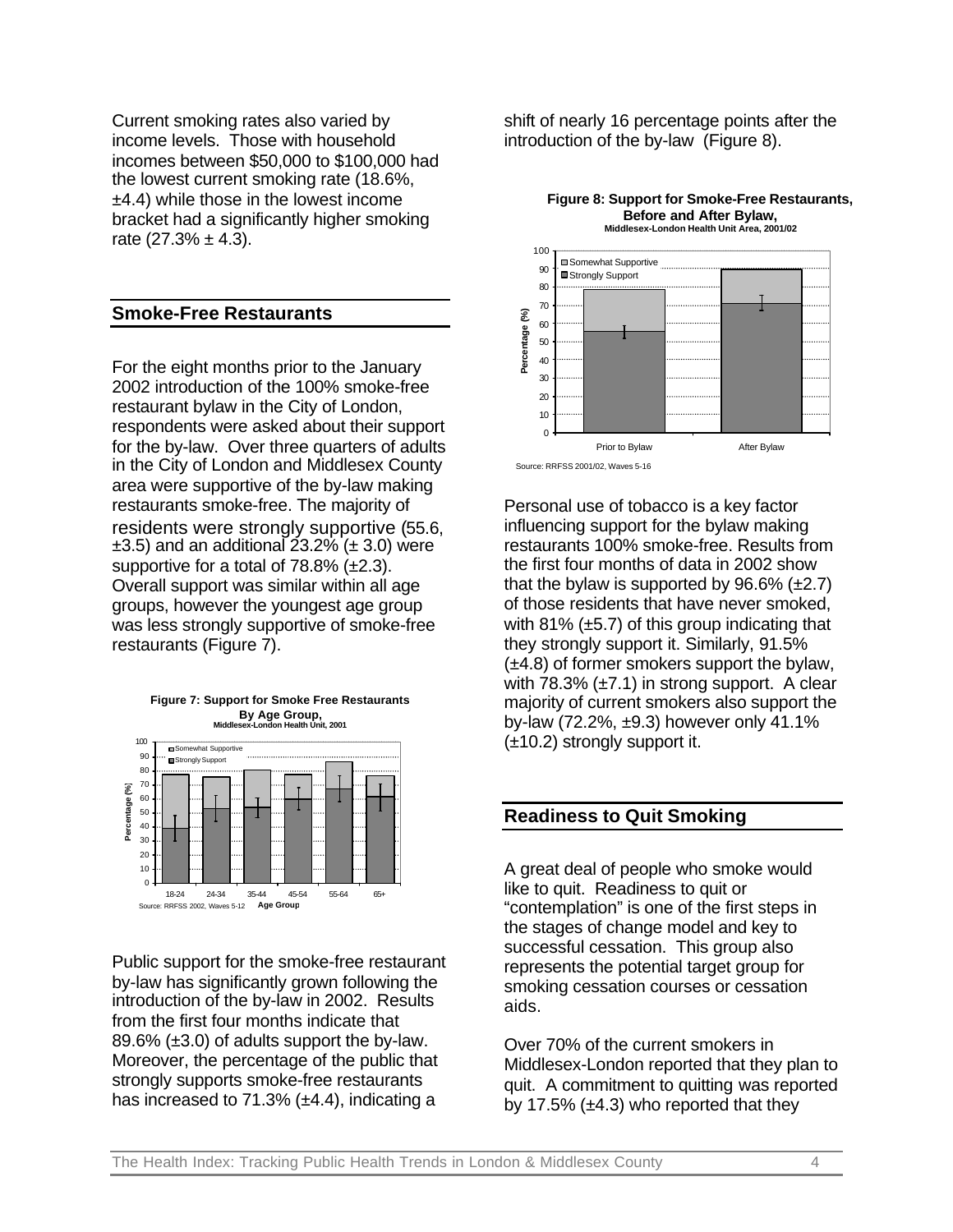were committed to quit smoking within 30 days of the interview. An additional 46.2%  $(\pm 5.7)$  reported that they considered quitting within 6 months and another 6.9% (±2.9) wanted to quit but were not sure when they would quit (Figure 6).



**Figure 6: Readiness to Quit Smoking Among Current Adult Smokers Middlesex-London Health Unit Area, 2001**

# **Awareness of Minors' Access to Tobacco Laws**

In Ontario a person has to be 19 years of age before he or she can legally be sold tobacco products in Ontario. Unfortunately, only 44.3% (±2.8) of residents answered correctly when asked what age a person has to be before he or she buys tobacco products in Ontario. Many (42.3, ±2.8) thought that a person could be 18 or younger, an additional 6.5% did not know and some  $(6.9\% , \pm 1.5)$  thought that a person had to be older than 19 years of age.

Public Health Units play a major role in limiting access of minors to tobacco by raising awareness in the general population and ensuring that retailers are abiding by this law. Nearly four out of every 5 adults (79.5%, ±2.3) think that stores that ignore

the law and sell tobacco to minors should no longer be allowed to sell tobacco. A greater percentage of residents who have never smoked (82.8%,  $\pm$  3.2) think that selling tobacco should be barred in stores that sell to minors than do current smokers. However, this same sentiment is also expressed by a majority of former smokers  $(79.5\%, \pm 4.3)$  and current smokers  $(73.5\%, \pm 4.3)$  $±5.0$ ).

# **Methods and Definitions**

All data are from the Rapid Risk Factor Surveillance System (RRFSS) and collected for the Middlesex-London Health Unit (MLHU) by the Institute of Social Research, York University. Data were collected in a series of waves of monthly telephone surveys. Households were selected randomly from all households with telephones in Middlesex-London and respondents aged 18 and older were systematically selected from within each household for the adult that had the next birthday. Once an individual was identified as the person with the next birthday, every effort was made to complete the interview with the appropriate respondent. Although on average five calls were made to a single household in order to complete the interview with the designated respondent, up to 12 attempts was standard practice. The sample was weighted to account for each respondent's probability of being selected within household of different sizes. The unweighted sample for 2001 consisted of 1216 respondents from London and Middlesex County surveyed between January 3 and December 27, 2001. All twelve waves included questions related to smoking status for which 1210 respondents provided answers. An additional survey module, which included questions related to opinions on smoking by-laws, was incorporated into waves 5-12 in 2001. A total of 780 respondents answered these additional questions. A similar module